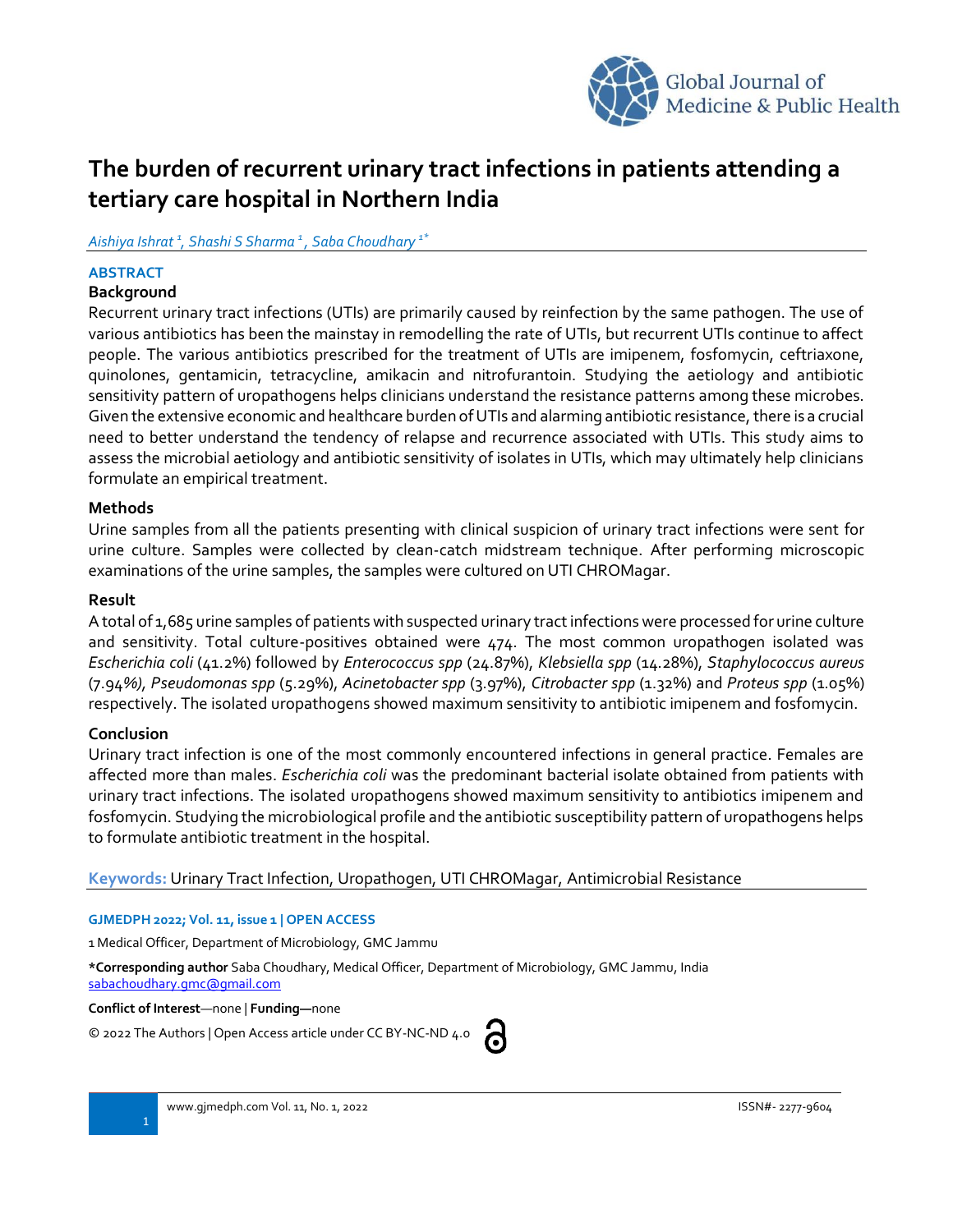#### **INTRODUCTION**

Recurrent urinary tract infection is defined as three UTIs with three positive urine cultures during a single 12-month period, or two infections during the previous 6 months prior to a third diagnosis. 1-4 UTIs are a common infection among patients seeking medical assistance and are a matter of concern for clinicians across the world, with an estimated annual global incidence of at least 250 million cases.<sup>5-6</sup> Many different microorganisms are responsible for UTIs. Though usually caused by bacteria, other microbes such as fungi and viruses can also be the aetiological agents.<sup>7</sup> The most predominant bacteria causing UTIs is *Escherichia coli*, which accounts for 41% of all uropathogenic isolates, followed by *Enterococcus spp* (24.87%), *Klebsiella spp* (14.28%), *Staphylococcus aureus* (7.94%), *Pseudomonas spp* (5.29%), *Acinetobacter spp* (3.97%), *Citrobacter spp* (1.32%) and *Proteus spp* (1.05%) respectively. The prevalence of UTIs is higher in females, due to anatomical structure and lack of prostatic secretions, which have bactericidal properties. 8

Since patients are often prescribed antibiotics before their clinicians receive the antibiotic sensitivity reports, there is a risk of increasing the growing global antimicrobial resistance crisis. This is a prime concern with UTIs, as they tend to recur. While there have been innovations in new treatments and vaccines, antibiotics remain the mainstay of treatment for UTIs. Even with treatment, up to 25% of women experience a relapse within six months.<sup>9</sup>



### *Fig 1: Prevalence of UTIs*

2

UTIs are often treated empirically, with therapy based on the report of the antimicrobial resistance pattern of uropathogens<sup>10</sup>. However, due to unrestrained antibiotic usage, there is an emergence of resistant bacterial infections,<sup>11-14</sup> resulting in an increased prevalence of AMR among uropathogens worldwide. Recurrent UTIs contribute to an increased economic and healthcare burden. Some patients develop recurrent UTIs for years, demanding prophylactic antibiotics thus increasing the risk of antimicrobial resistance. 9 To develop new treatment policies for UTIs, clinicians must understand their aetiology and uropathogen resistance patterns.

#### **METHODS AND MATERIALS**

The current study was conducted in the department of microbiology, Government Medical College (GMC), Jammu, India. 1,685 urine samples were tested. The samples were collected from the patients by clean-catch midstream technique in a wide-mouth sterile container, and immediately transferred to the lab. Samples were cultured on <code>CHROMagar $^{\text{\tiny{\textsf{TM}}}}$ . The</code> presence of >5 WBCs per HPF in wet mounts of centrifuged urine was considered as an indicator of significant pyuria. On gram staining, the presence of even a single bacteria per HPF of uncentrifuged urine was considered significant. The uropathogens were isolated and tested for antimicrobial sensitivity. All isolates were subjected to biochemical tests for identification. Quality controls were also used.

#### **RESULTS**

Out of the 1,685 urine samples cultured, 474 were culture positive for uropathogens (Fig 1). *Escherichia coli* (41.2%) was the most prevalent organism followed by *Enterococcus spp* (24.87%), *Klebsiella spp* (14.28%), *Staphylococcus aureus* (7.94%), *Pseudomonas spp (*5.29%), *Acinetobacter spp* (3.97%), *Citrobacter spp* (1.32%) and *Proteus spp* (1.05%). The isolated uropathogens showed maximum sensitivity to imipenem and fosfomycin. The antibiogram of bacterial isolates of UTI was also studied. Most of the isolates were highly sensitive to imipenem (90%), fosfomycin (78%), ceftriaxone (52.3%), quinolones (68%), gentamicin (43.7%) and tetracycline (18.1%).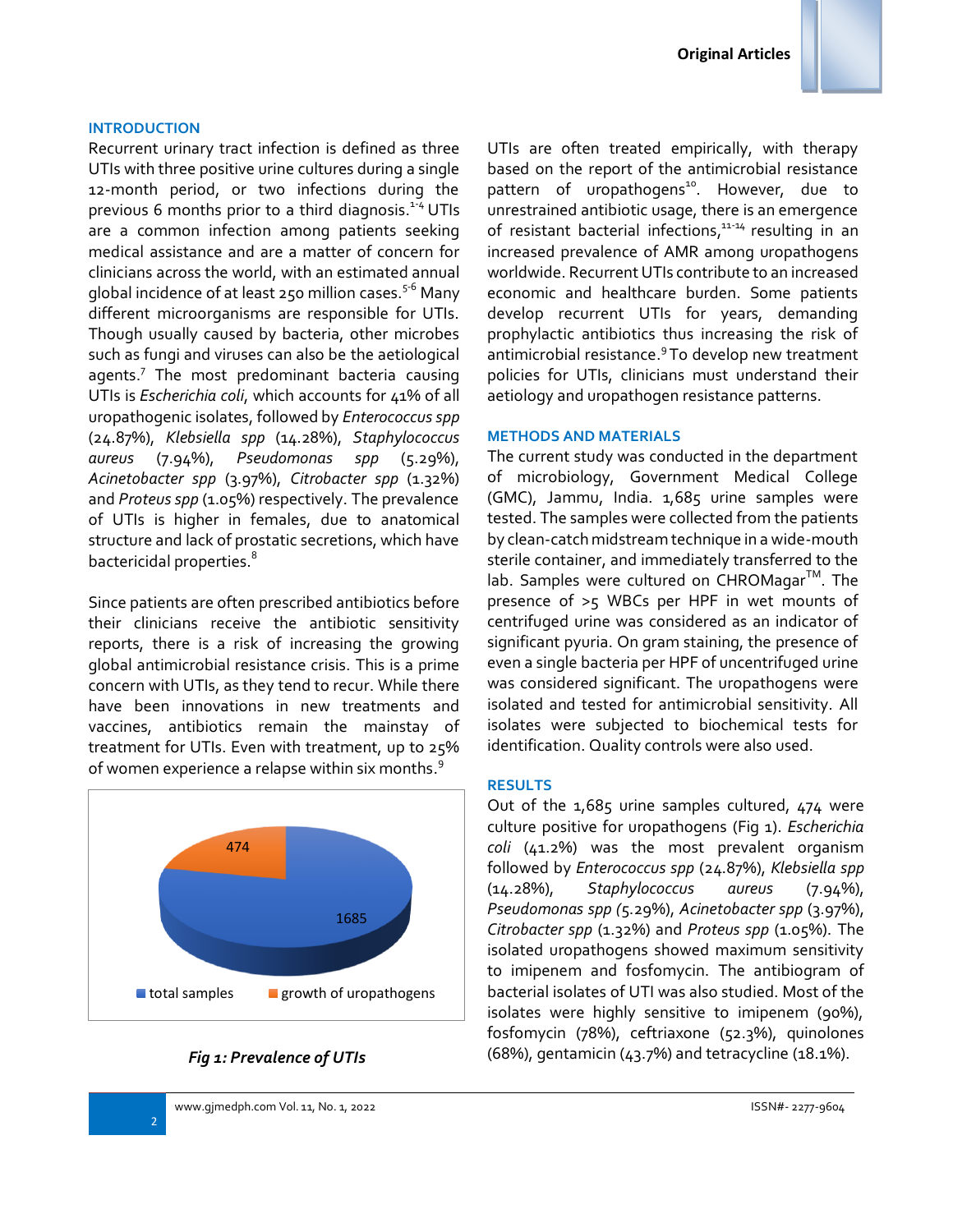

# **Table 1 Gender distribution of patients from whom uropathogens were isolated**

# **Table 2 Frequency of specific bacteria isolated from patients with UTI**

| <b>Isolates</b>              | <b>Number</b> | Percentage |
|------------------------------|---------------|------------|
| Escherichia coli             | 156           | 41.2%      |
| <b>Enterococcus spp</b>      | 94            | 24.87%     |
| <b>Pseudomonas spp</b>       | 20            | 5.29%      |
| Klebsiella spp               | 54            | 14.28%     |
| <b>Staphylococcus aureus</b> | 30            | 7.94%      |
| <b>Proteus spp</b>           | 4             | 1.05%      |
| Citrobacter spp              | 5             | 1.32%      |
| Acinetobacter spp            | 15            | 3.97%      |
| <b>Total</b>                 | 378           | 100%       |

# **Table 3 Antibiogram of isolates from urine samples of patients with UTI**

| <b>Antibiotics</b> | Sensitivity |
|--------------------|-------------|
| Imipenem           | 90%         |
| Fosfomycin         | 78%         |
| Ceftriaxone        | 52.3%       |
| Quinolones         | 68%         |
| Gentamicin         | 43.7%       |
| Tetracycline       | 18.1%       |

3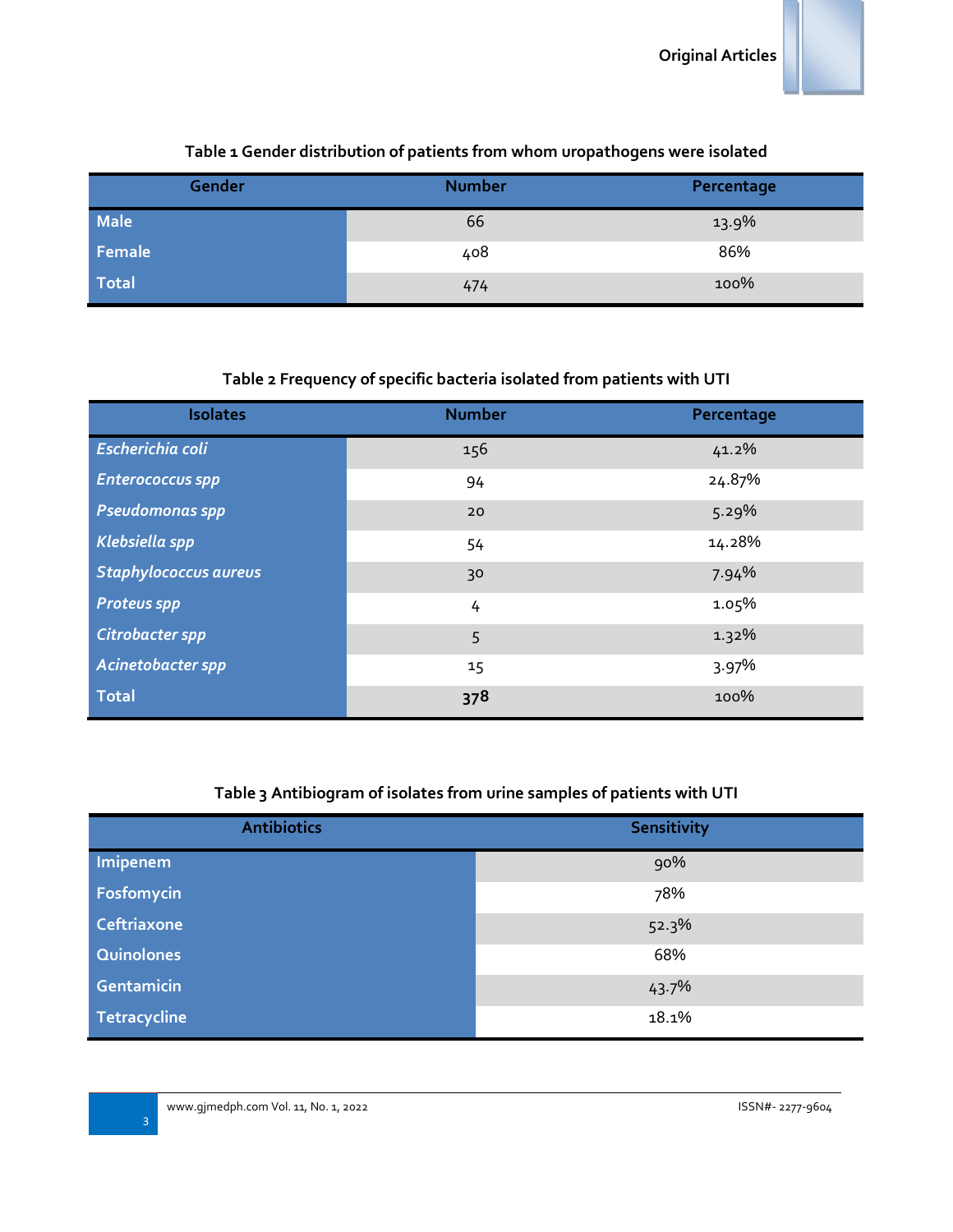

**Fig 2 Bacterial pathogens from UTI isolates**

#### **DISCUSSION**

In the present study, a total of  $1,685$  urine samples were collected from patients with suspected urinary tract infections. Out of 1,685 samples, 474 cultures showed growth of uropathogens. Bacterial infection of the urinary tract is one of the common causes of conditions in the community that lead to sufferers seeking medical attention.<sup>15</sup> Effective management of patients suffering from bacterial UTIs depends on detecting the type of organisms causing the disease and the choice of antibiotic agent used. $^{\rm 16}$ 

In this study, the prevalence of gram-negative organisms was higher than gram-positive organisms. Out of the 474 isolates, *Escherichia coli* was the most common isolate followed by *Enterococcus spp*. Among gram-negative organisms, *Escherichia coli* was the most common organism followed by *Klebsiella spp*, *Pseudomonas spp, Acinetobacter spp, Citrobacter spp* and *Proteus spp*. Among gram-positive organisms, the most common isolate was *Enterococcus spp* followed by *Staphylococcus spp*.

*Escherichia coli* is the most prevalent aetiological agent causing UTI, accounting for 90% of the cases globally. 17 In this study, we also found *Escherichia coli* to be the most common bacteria isolated from urine samples, which is consistent with findings in other

studies.<sup>18-21</sup> In contrast to other studies, where the second most common isolate has been found to be Staphylococcus spp,<sup>19,21</sup>, in this study, it was instead *Enterococcus spp*.

The prevalence rate of UTIs in females globally is significantly higher in comparison to males. In the present study, female patients accounted for 86% positive culture isolates, similar to incidence recorded in other previous studies.<sup>22</sup>

#### **CONCLUSION**

Urinary tract infections are one of the most commonly encountered infections in general practice. Females are affected more than males. In our study, uropathogens show maximum sensitivity to antibiotics including imipenem and fosfomycin. The increasing antimicrobial resistance of uropathogens has become a great concern for clinicians. The prevalence of urinary tract infections is on the rise due to multidrug resistant organisms, which makes empirical treatment more difficult. One reason for high resistance to commonly prescribed antibiotics is the irrational use of antibiotics due to easy access to these drugs. Regular observation of microbial profile, antibiogram and sensitivity pattern of uropathogens is obligatory for effective treatment.

4